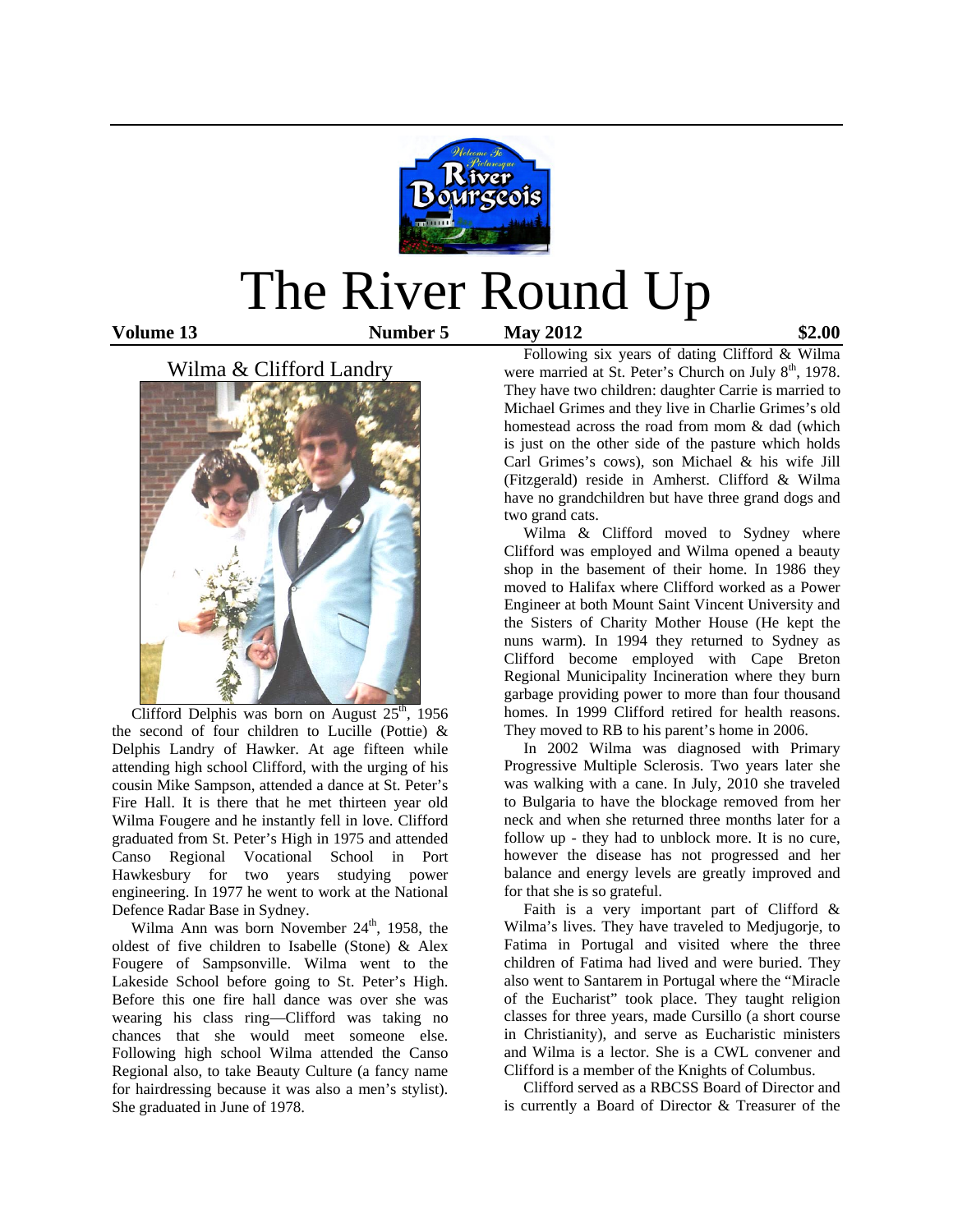Mariners Society. These days he enjoys working on renovations on his home, raising chickens & turkeys, sawing with his sawmill and operating his backhoe which is often used to dig up over filled septic tanks. It's a stinky job but someone has to do it.

 Clifford & Wilma the people of River Bourgeois wish you many more years of good health and happiness.

## RBCSS Annual Meeting

 River Bourgeois Community Service held their annual meeting on March  $29<sup>th</sup>$ . The Board of Directors for 2012 are as follows: **President** Rose Merrick, **Secretary** Tina Coleman, **Treasurer** Sherry Baccardax, **Bar Chairman & Property Service Chairman** Mike Fougere, **Fundraising & Events Chairpersons** Sharon Chilvers & Rose Merrick, Board Members at large are: Theresa Sampson, Valerie Fougere, Connie Stewart and Tanya Stone. *Chairperson's 2011 Report:*

 From a fundraising point we had an exceptional year with a very profitable festival, two brunches, a mystery dinner night, two merchandise bingos, a haunted house, a trivia & pub night, two Celtic kitchen parties and our memory tree. From the expenditure side we renovated our kitchen completely, installed all power saving lights in the hall, shingled the entire roof and purchased a new lawnmower. Thanks to ECBC & the Municipality of Richmond for grants to assist on these projects. With a grant from the provincial government we were able to hire a student as our festival coordinator.

 Our policies & job descriptions RBCSS were completed in December and will be made official in 2012. Thanks to Wayne Bona who led this committee over the last two years.

 Unfortunately with the good, comes the disappointment. We had to close our bingo in July as it was no longer profitable, like so many halls in NS which suffered the same fate.

 I wish to thank all of the Board of Directors for their dedication this past year, special thanks to our secretary, Tina and our treasurer, Sherry for their endless support & efforts and to the committee chairs Sharon & Mike for their many hours of commitment as chairpersons.

 We continue to have dedicated community leaders who are not on the Board but continue to do outstanding work on our behalf: Raymond Doary who leads the Funeral Home Committee; Gerald LeBlanc for overseeing our lighthouse; Donnie Pottie for overseeing the cenotaph; Marie & Conrad Fougere, funeral home caretakers; Gary Burke for taking care of the refuse and Bernard Burke who takes care of the snow removal at the funeral home. Thanks to the community for their continuing support in all of our endeavours. *Rose Merrick, Chairperson*

## 1930's Couples



Lizzy "Jane" MacPhee married Gervase Landry and they had two children Lola & Melvin.



Rachel Burke married Vincent Sampson and they had six children: Delores, Percy, Ronnie, Bruce, Beverly & Augustine.



Rita Richard married John Landry and they had six children: Therese, Georgie, Jeanette, Lucille, Blaise & Lloyd.

## RB Senior's 50+ Annual Meeting

The annual meeting was held on April  $17<sup>th</sup>$ following a potluck lunch. The 2012 executive are: **President** Anne Sampson, **Vice President** Carl Grimes, **Secretary** Janet Nordin, **Treasurer** Delores Roberts, **Membership Chair** Monica McPhee and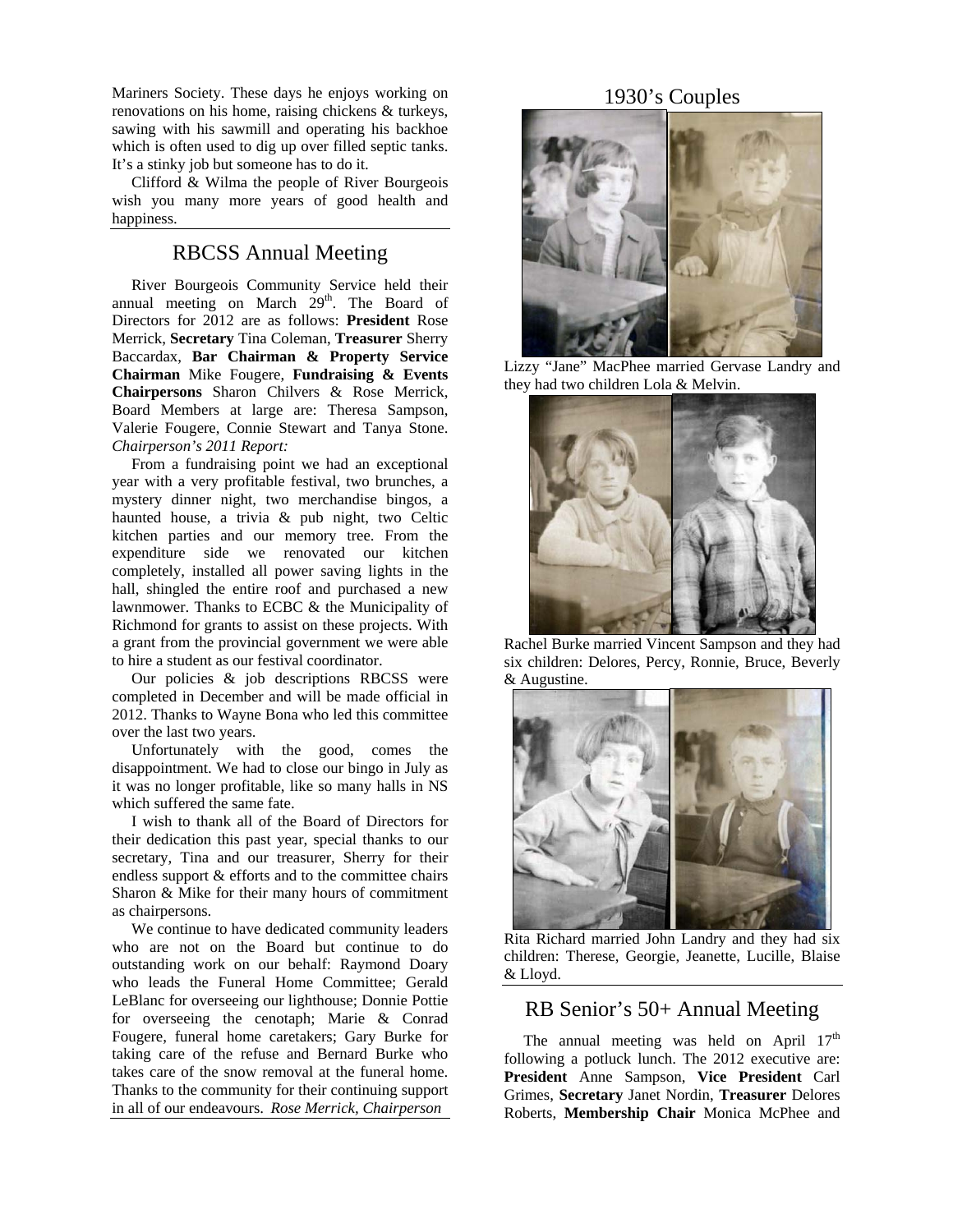**Property Services** Joe Sampson. *President Anne Sampson's report*: Once again we are here at another year end. 2011 was a very good year for our club. We held two merchandise bingos besides our regular 45, cribbage & mini bingo games. The club and community members enjoyed the bi-weekly music sessions with Gerry and friends, our Valentine tea saw the crowning of our 2011 king & queen Tina & Bill Coleman We all enjoyed the Christmas and potluck dinners. Edna Casey donated a handmade quilt that raised \$555.00 on tickets. Alcantra Landry donated the lighthouse and tickets are now on sale.

 At this time it is necessary to thank all those who work so hard year after year in making the club a success. Thank you to: my secretary Janet Nordin and Treasurer Delores Roberts for their continuous dedication to the club; Monica McPhee our membership chair for our 146 members in 2011; Joe Sampson and his right & left arms Danny Landry & Kenneth LeBlanc for keeping our building in good repair; Glyn Chilvers for keeping our grounds always looking good and for building the basement stairs and Frances St. Louis for helping at the card games and to selling tickets.

 With our events and the raise in our dues last year we can barely make ends meet, so to do any major repairs & purchases we need some outside help: We can always count on Carl Grimes and the Nova Scotia Good Neighbour Fund to assist us with their \$1000 each year and this time we were able to have cupboards made upstairs and Sharon Chilvers made a successful application to New Horizons for \$9700.00 for repairs & remodelling of our basement and also upgrading our ramp.

 On behalf of the club, I want to thank each and every member for being part of this great organization.



### Gerry & Friends

Gerry Casey & friends closed up the season on April  $19<sup>th</sup>$ . They meet bi-weekly at the senior's building from November to April for good old fashion kitchen parties. As many as twenty local entertainers play each time and it costs only a loonie to come & enjoy.

## CWL's Annual Meeting

 The St. John the Baptist Catholic Women's League held their annual meeting on April  $14<sup>th</sup>$ following a delicious dinner catered by Debbie Landry. The 2012-2014 Executive are: **President**  Marlaine Burke, **Past President** Elaine Burke, **Treasurer** Debbie Digout, **Secretary** Ann Clow, **Spiritual Development** Wilma Landry, **Christian Family Life** Theresa Kyte, **Community Life** Mary Fougere, **Education & Health** Linda Burke and **Organization** Elaine Burke.

#### *President's Message*:

 The past four years have been busy, sometimes pleasant, sometimes unpleasant, but with the help of my dedicated executive, we have overcome.

 We all know that our parish has been without a resident priest for quite some time. The church where five generation of my family were baptized, made our first holy communion and confirmation, were married and buried, might no longer exist-if we let it. As women of faith we must also pray hard for the Holy Spirit to intervene and help us keep our church.

 I want you all to reflect on the good work done by our CWL as you listen to the reports of our very capable conveners. But, most of all, nothing could be accomplished without the generosity and help of the Council as a whole. *President Elaine Burke* 

## Pets in Need Big Winners



Donna Landry, Mary & Shelia Clarke of Pets in Need and cat lover Chelsey Dakai are shown above receiving a cheque for \$1000 from Jodi Dakai the owner of Bluenose Insurance. Pets in Need were the winners over eight other organizations to win the prize in an online competition. Congratulations!

## RB Volunteers Honoured at Dinner

 River Bourgeois' resident volunteers were honoured at a dinner held by the Municipality of Richmond County on April  $20<sup>th</sup>$ . They include: *Bonnie Brae Seniors Club*, Monica & Joe Stone; *East Novability Society for persons with Disabilities*, Madeline Libbus; *Richmond Community Access* Francine Boudreau; *Richmond County 4-H Council* Peter LeBlanc; *Richmond Villa Recreation Department,* Paula LaFantaise; *RB Seniors 50+ Club,*